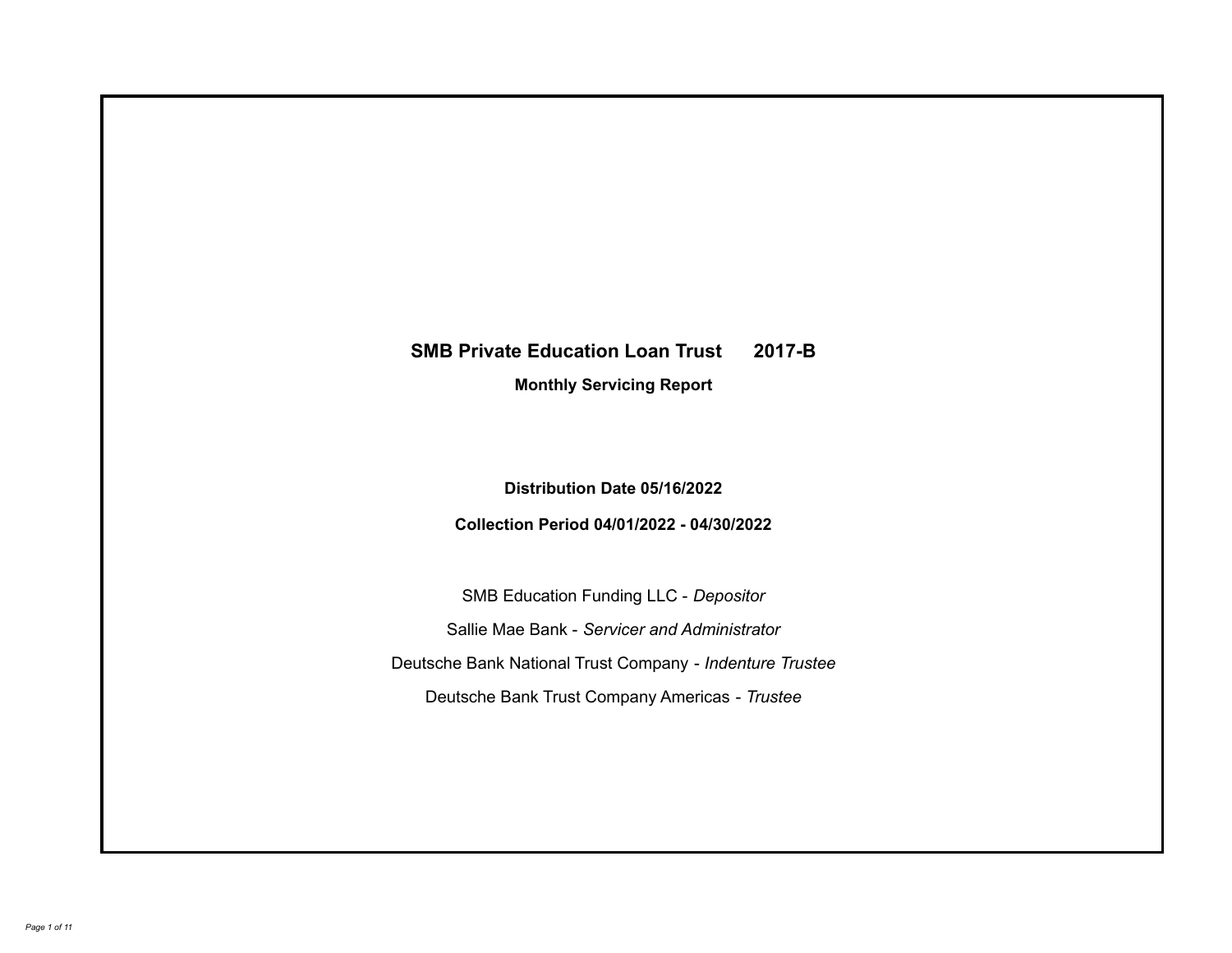A

| Α         | <b>Student Loan Portfolio Characteristics</b> |                                                 | <b>Settlement Date</b><br>11/08/2017 | 03/31/2022            | 04/30/2022            |
|-----------|-----------------------------------------------|-------------------------------------------------|--------------------------------------|-----------------------|-----------------------|
|           | <b>Principal Balance</b>                      |                                                 | \$701,477,893.40                     | \$323,041,681.01      | \$315,950,010.56      |
|           | Interest to be Capitalized Balance            |                                                 | 46,726,543.99                        | 11,115,038.01         | 11,168,200.76         |
|           | Pool Balance                                  |                                                 | \$748,204,437.39                     | \$334,156,719.02      | \$327,118,211.32      |
|           |                                               |                                                 |                                      |                       |                       |
|           | Weighted Average Coupon (WAC)                 |                                                 | 8.86%                                | 8.15%                 | 8.35%                 |
|           | Weighted Average Remaining Term               |                                                 | 135.09                               | 126.14                | 126.00                |
|           | Number of Loans                               |                                                 | 66,252<br>63,554                     | 31,044<br>29,951      | 30,446<br>29,380      |
|           | Number of Borrowers                           |                                                 |                                      |                       |                       |
|           | Pool Factor                                   |                                                 |                                      | 0.446611517<br>11.88% | 0.437204319<br>11.89% |
|           |                                               | Since Issued Total Constant Prepayment Rate (1) |                                      |                       |                       |
| В         | <b>Debt Securities</b>                        | <b>Cusip/Isin</b>                               | 04/15/2022                           |                       | 05/16/2022            |
|           | A2A                                           | 83189DAB6                                       | \$123,219,501.22                     |                       | \$119,918,441.11      |
|           | A <sub>2</sub> B                              | 83189DAC4                                       | \$60,690,202.09                      |                       | \$59,064,306.81       |
|           | В                                             | 83189DAD2                                       | \$50,000,000.00                      |                       | \$50,000,000.00       |
|           |                                               |                                                 |                                      |                       |                       |
| ${\bf C}$ | <b>Certificates</b>                           | Cusip/Isin                                      | 04/15/2022                           |                       | 05/16/2022            |
|           | Residual                                      | 83189D100                                       | \$100,000.00                         |                       | \$100,000.00          |
|           |                                               |                                                 |                                      |                       |                       |
| D         | <b>Account Balances</b>                       |                                                 | 04/15/2022                           |                       | 05/16/2022            |
|           | Reserve Account Balance                       |                                                 | \$1,891,480.00                       |                       | \$1,891,480.00        |
|           |                                               |                                                 |                                      |                       |                       |
| E.        | <b>Asset / Liability</b>                      |                                                 | 04/15/2022                           |                       | 05/16/2022            |

| ASSEL/LIQUIIILY                        |                  |                 |
|----------------------------------------|------------------|-----------------|
| Overcollateralization Percentage       | 30.00%           | 30.00%          |
| Specified Overcollateralization Amount | \$100.247.015.71 | \$98,135,463.40 |
| Actual Overcollateralization Amount    | \$100.247.015.71 | \$98,135,463.40 |
|                                        |                  |                 |

(1) For additional information, see 'Since Issued CPR Methodology' found in section VIII of this report .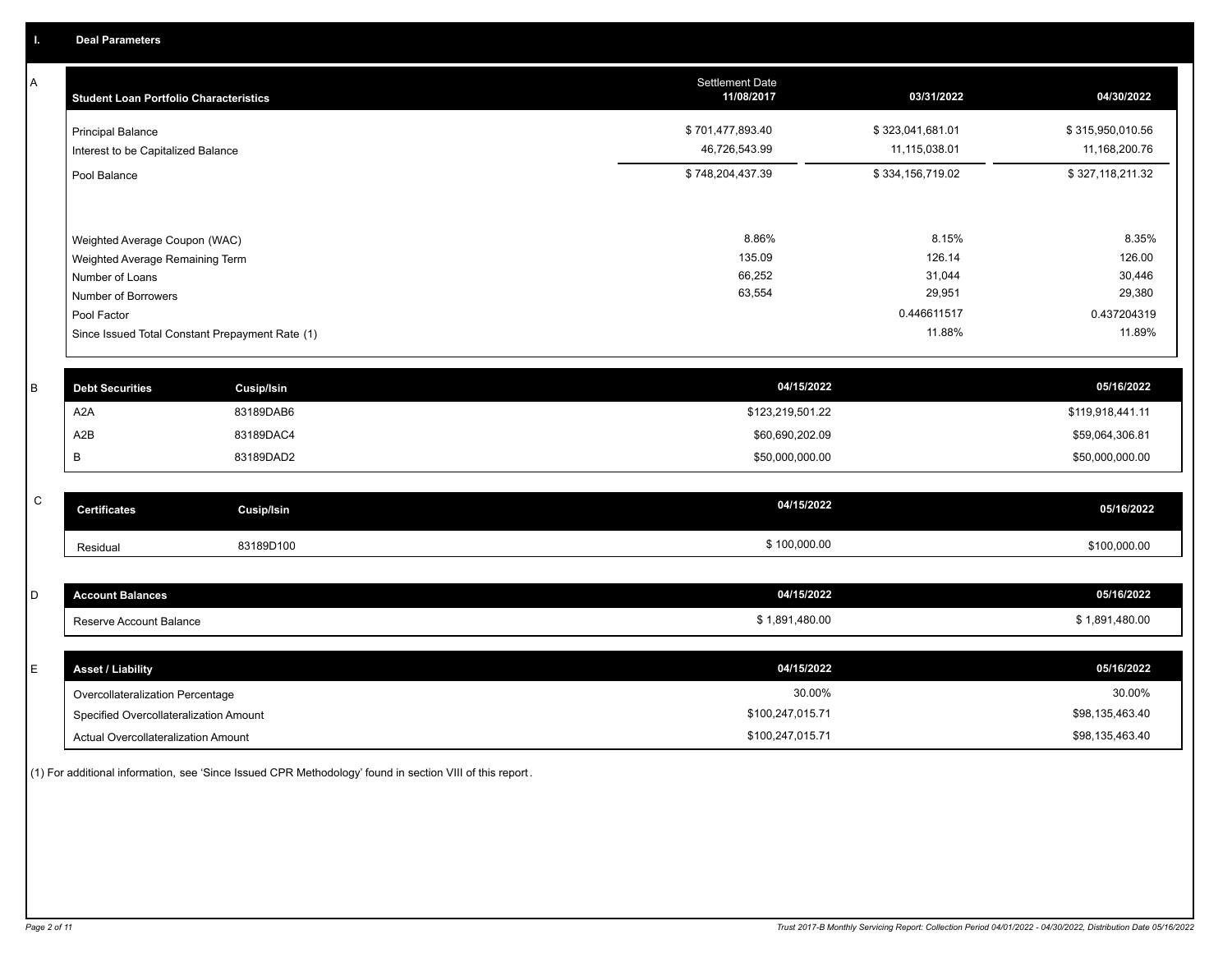## **II. 2017-B Trust Activity 04/01/2022 through 04/30/2022**

## **Total Principal Receipts \$ 6,534,519.34**  Other Principal Deposits 78,835.77 Servicer Principal Reimbursement 0.00 Seller Principal Reimbursement 0.00 Borrower Principal 6,455,683.57 A **Student Loan Principal Receipts**

## B **Student Loan Interest Receipts**

| <b>Total Interest Receipts</b>  | \$1,878,078.83 |
|---------------------------------|----------------|
| Other Interest Deposits         | 540.66         |
| Servicer Interest Reimbursement | 0.00           |
| Seller Interest Reimbursement   | 0.00           |
| <b>Borrower Interest</b>        | 1,877,538.17   |

| C       | <b>Recoveries on Realized Losses</b>                             | \$86,088.98    |
|---------|------------------------------------------------------------------|----------------|
| D       | <b>Investment Income</b>                                         | \$2,274.33     |
| E.      | <b>Funds Borrowed from Next Collection Period</b>                | \$0.00         |
| F       | Funds Repaid from Prior Collection Period                        | \$0.00         |
| G       | Loan Sale or Purchase Proceeds                                   | \$0.00         |
| H       | <b>Initial Deposits to Distribution Account</b>                  | \$0.00         |
|         | <b>Excess Transferred from Other Accounts</b>                    | \$0.00         |
| J       | <b>Borrower Benefit Reimbursements</b>                           | \$0.00         |
| K       | <b>Other Deposits</b>                                            | \$0.00         |
|         | <b>Other Fees Collected</b>                                      | \$0.00         |
| M       | <b>AVAILABLE FUNDS</b>                                           | \$8,500,961.48 |
| N       | Non-Cash Principal Activity During Collection Period             | \$(557,151.11) |
| $\circ$ | Aggregate Purchased Amounts by the Depositor, Servicer or Seller | \$79,376.43    |
| P       | Aggregate Loan Substitutions                                     | \$0.00         |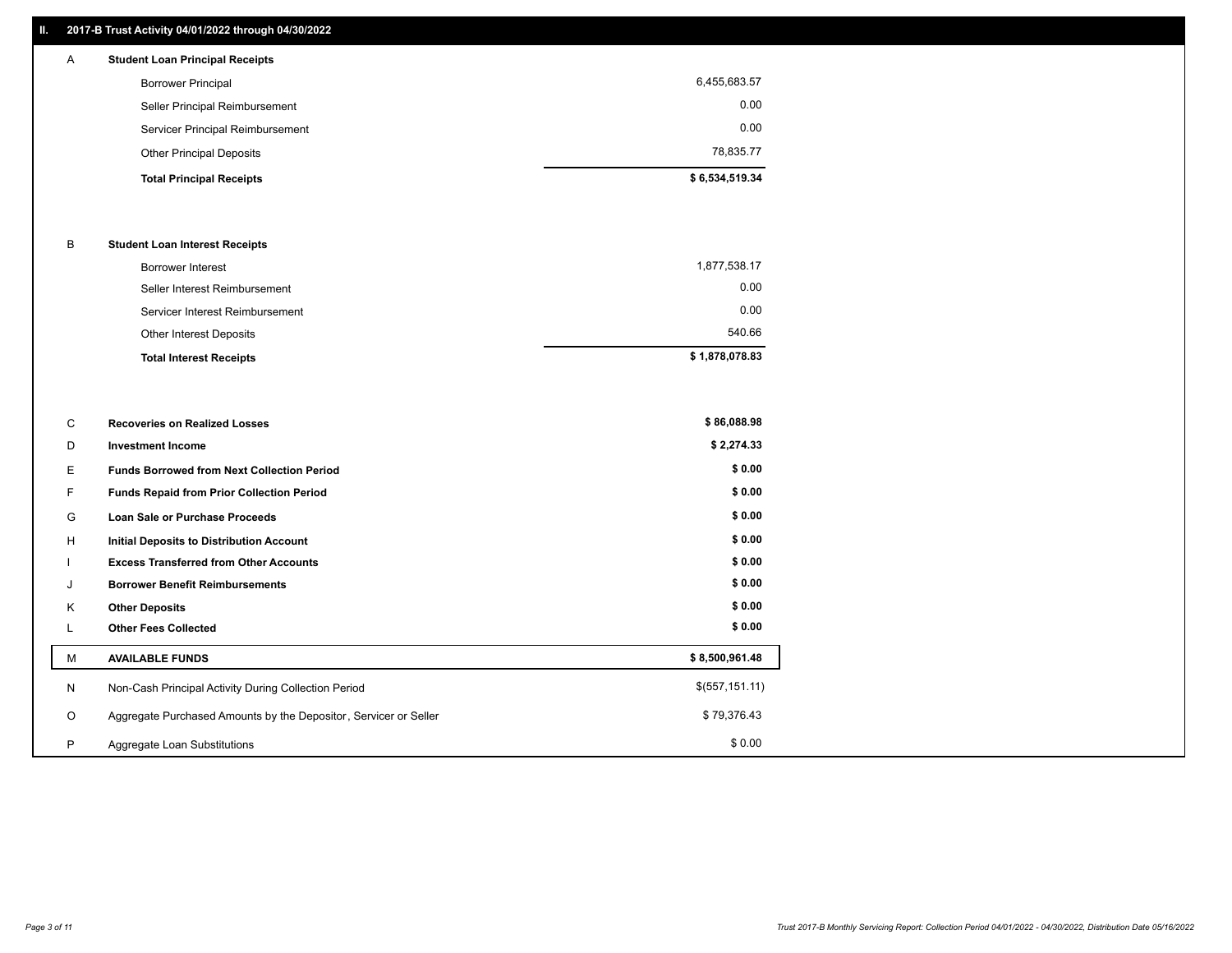|                   | <b>Loans by Repayment Status</b> |                          |            |                                                           |                |                            |                          |         |                                                           |                |                            |
|-------------------|----------------------------------|--------------------------|------------|-----------------------------------------------------------|----------------|----------------------------|--------------------------|---------|-----------------------------------------------------------|----------------|----------------------------|
|                   |                                  |                          | 04/30/2022 |                                                           |                | 03/31/2022                 |                          |         |                                                           |                |                            |
|                   |                                  | <b>Wtd Avg</b><br>Coupon | # Loans    | Principal and<br><b>Interest Accrued</b><br>to Capitalize | % of Principal | % of Loans in<br>Repay (1) | <b>Wtd Avg</b><br>Coupon | # Loans | Principal and<br><b>Interest Accrued</b><br>to Capitalize | % of Principal | % of Loans in<br>Repay (1) |
| INTERIM:          | IN SCHOOL                        | 9.40%                    | 699        | \$11,475,501.12                                           | 3.508%         | $-$ %                      | 9.21%                    | 726     | \$11,864,227.49                                           | 3.550%         | $-$ %                      |
|                   | GRACE                            | 9.33%                    | 251        | \$3,473,793.67                                            | 1.062%         | $-$ %                      | 9.07%                    | 241     | \$3,309,195.06                                            | 0.990%         | $-$ %                      |
|                   | <b>DEFERMENT</b>                 | 9.17%                    | 1,936      | \$26,166,297.10                                           | 7.999%         | $-$ %                      | 8.95%                    | 1,921   | \$25,678,842.69                                           | 7.685%         | $-$ %                      |
| <b>REPAYMENT:</b> | <b>CURRENT</b>                   | 8.20%                    | 26,177     | \$267,253,528.29                                          | 81.699%        | 93.444%                    | 8.00%                    | 26,658  | \$272,985,627.15                                          | 81.694%        | 93.072%                    |
|                   | 30-59 DAYS DELINQUENT            | 8.84%                    | 491        | \$6,289,850.12                                            | 1.923%         | 2.199%                     | 8.63%                    | 549     | \$7,420,189.01                                            | 2.221%         | 2.530%                     |
|                   | 60-89 DAYS DELINQUENT            | 8.41%                    | 273        | \$4,116,288.74                                            | 1.258%         | 1.439%                     | 8.44%                    | 308     | \$4,520,605.57                                            | 1.353%         | 1.541%                     |
|                   | 90+ DAYS DELINQUENT              | 8.80%                    | 240        | \$3,493,908.60                                            | 1.068%         | 1.222%                     | 8.61%                    | 234     | \$3,524,006.26                                            | 1.055%         | 1.201%                     |
|                   | <b>FORBEARANCE</b>               | 7.86%                    | 379        | \$4,849,043.68                                            | 1.482%         | 1.695%                     | 7.82%                    | 407     | \$4,854,025.79                                            | 1.453%         | 1.655%                     |
| <b>TOTAL</b>      |                                  |                          | 30,446     | \$327,118,211.32                                          | 100.00%        | 100.00%                    |                          | 31,044  | \$334,156,719.02                                          | 100.00%        | 100.00%                    |

Percentages may not total 100% due to rounding \*

1 Loans classified in "Repayment" include any loan for which interim interest only, \$25 fixed payments or full principal and interest payments are due.

|                              |                                                                                                                                                                              | <b>Loans by Borrower Status</b> |         |                                                           |                |                                |                          |         |                                                           |                |                                |
|------------------------------|------------------------------------------------------------------------------------------------------------------------------------------------------------------------------|---------------------------------|---------|-----------------------------------------------------------|----------------|--------------------------------|--------------------------|---------|-----------------------------------------------------------|----------------|--------------------------------|
|                              |                                                                                                                                                                              |                                 |         | 04/30/2022                                                |                |                                | 03/31/2022               |         |                                                           |                |                                |
|                              |                                                                                                                                                                              | <b>Wtd Avg</b><br>Coupon        | # Loans | Principal and<br><b>Interest Accrued</b><br>to Capitalize | % of Principal | % of Loans in<br>P&I Repay (2) | <b>Wtd Avg</b><br>Coupon | # Loans | Principal and<br><b>Interest Accrued</b><br>to Capitalize | % of Principal | % of Loans in<br>P&I Repay (2) |
| <b>INTERIM:</b>              | IN SCHOOL                                                                                                                                                                    | 8.98%                           | 1,323   | \$20,123,017.80                                           | 6.152%         | $-$ %                          | 8.80%                    | 1,369   | \$20,872,969.18                                           | 6.246%         | $-$ %                          |
|                              | <b>GRACE</b>                                                                                                                                                                 | 9.04%                           | 441     | \$6,482,350.20                                            | 1.982%         | $-$ %                          | 8.74%                    | 423     | \$6,060,181.15                                            | 1.814%         | $-$ %                          |
|                              | <b>DEFERMENT</b>                                                                                                                                                             | 8.80%                           | 3,430   | \$45,055,228.10                                           | 13.773%        | $-$ %                          | 8.56%                    | 3,422   | \$44,608,606.32                                           | 13.350%        | $-$ %                          |
| P&I REPAYMENT:               | <b>CURRENT</b>                                                                                                                                                               | 8.18%                           | 23,889  | \$237,081,608.68                                          | 72.476%        | 92.807%                        | 7.99%                    | 24,354  | \$242,614,417.77                                          | 72.605%        | 92.384%                        |
|                              | 30-59 DAYS DELINQUENT                                                                                                                                                        | 8.85%                           | 475     | \$6,009,288.12                                            | 1.837%         | 2.352%                         | 8.63%                    | 539     | \$7,304,430.80                                            | 2.186%         | 2.781%                         |
|                              | 60-89 DAYS DELINQUENT                                                                                                                                                        | 8.41%                           | 273     | \$4,116,288.74                                            | 1.258%         | 1.611%                         | 8.42%                    | 303     | \$4,440,095.40                                            | 1.329%         | 1.691%                         |
|                              | 90+ DAYS DELINQUENT                                                                                                                                                          | 8.78%                           | 236     | \$3,401,386.00                                            | 1.040%         | 1.331%                         | 8.60%                    | 227     | \$3,401,992.61                                            | 1.018%         | 1.295%                         |
|                              | FORBEARANCE                                                                                                                                                                  | 7.86%                           | 379     | \$4,849,043.68                                            | 1.482%         | 1.898%                         | 7.82%                    | 407     | \$4,854,025.79                                            | 1.453%         | 1.848%                         |
| <b>TOTAL</b><br>$\star$<br>2 | Percentages may not total 100% due to rounding<br>Loans classified in "P&I Repayment" includes only those loans for which scheduled principal and interest payments are due. |                                 | 30,446  | \$327,118,211.32                                          | 100.00%        | 100.00%                        |                          | 31,044  | \$334,156,719.02                                          | 100.00%        | 100.00%                        |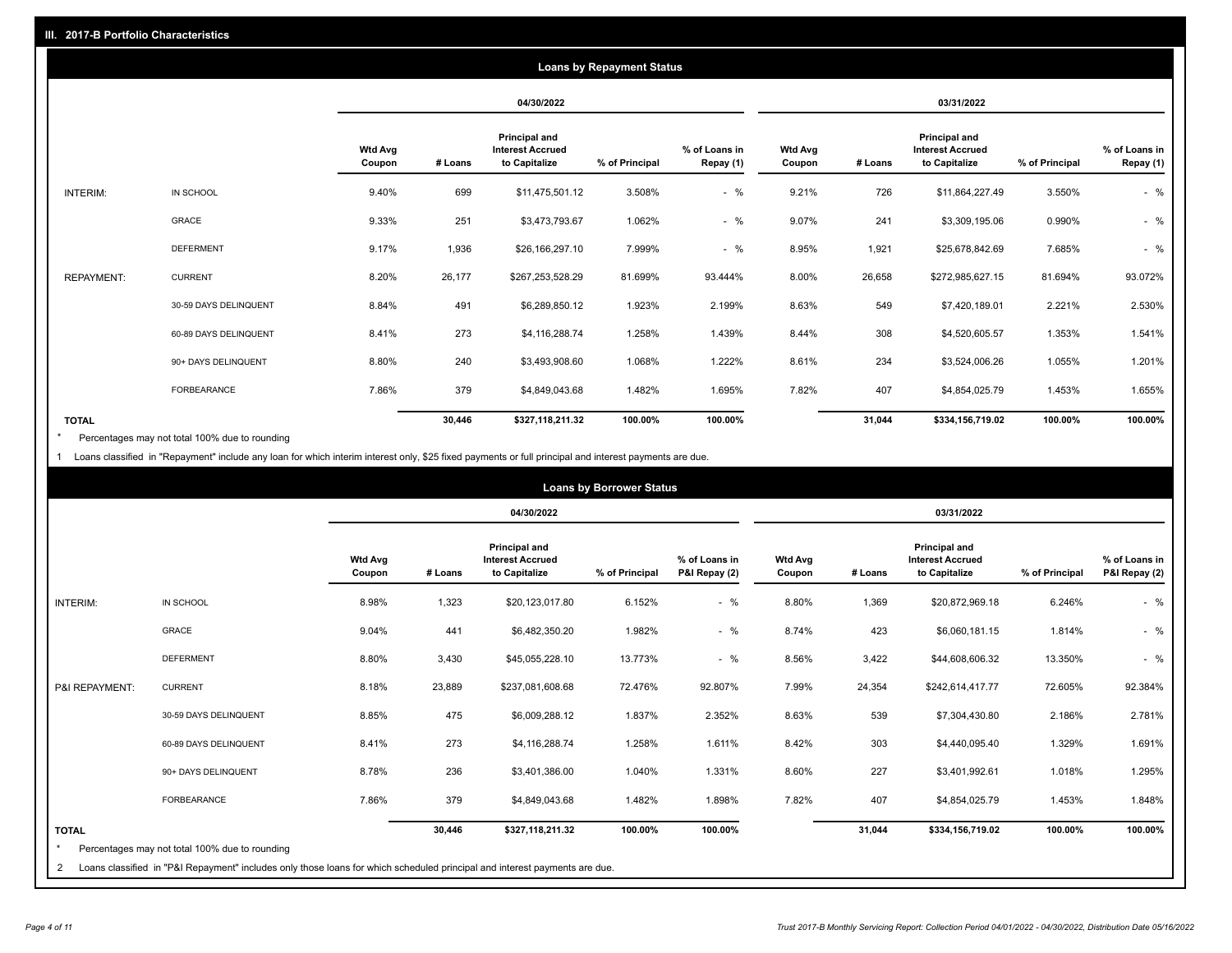|                                                                                                  | 4/30/2022        | 3/31/2022        |
|--------------------------------------------------------------------------------------------------|------------------|------------------|
| Pool Balance                                                                                     | \$327,118,211.32 | \$334,156,719.02 |
| Total # Loans                                                                                    | 30,446           | 31,044           |
| Total # Borrowers                                                                                | 29,380           | 29,951           |
| Weighted Average Coupon                                                                          | 8.35%            | 8.15%            |
| Weighted Average Remaining Term                                                                  | 126.00           | 126.14           |
| Percent of Pool - Cosigned                                                                       | 92.8%            | 92.7%            |
| Percent of Pool - Non Cosigned                                                                   | 7.2%             | 7.3%             |
| Borrower Interest Accrued for Period                                                             | \$2,142,354.44   | \$2,215,246.27   |
| <b>Outstanding Borrower Interest Accrued</b>                                                     | \$14,284,399.34  | \$14,312,500.22  |
| Gross Principal Realized Loss - Periodic *                                                       | \$802,293.00     | \$812,501.47     |
| Gross Principal Realized Loss - Cumulative *                                                     | \$26,479,549.94  | \$25,677,256.94  |
| Recoveries on Realized Losses - Periodic                                                         | \$86,088.98      | \$90,013.42      |
| Recoveries on Realized Losses - Cumulative                                                       | \$3,193,318.88   | \$3,107,229.90   |
| Net Losses - Periodic                                                                            | \$716,204.02     | \$722,488.05     |
| Net Losses - Cumulative                                                                          | \$23,286,231.06  | \$22,570,027.04  |
| Non-Cash Principal Activity - Capitalized Interest                                               | \$246,645.14     | \$1,290,238.41   |
| Since Issued Total Constant Prepayment Rate (CPR) (1)                                            | 11.89%           | 11.88%           |
| <b>Loan Substitutions</b>                                                                        | \$0.00           | \$0.00           |
| <b>Cumulative Loan Substitutions</b>                                                             | \$0.00           | \$0.00           |
| <b>Unpaid Servicing Fees</b>                                                                     | \$0.00           | \$0.00           |
| <b>Unpaid Administration Fees</b>                                                                | \$0.00           | \$0.00           |
| <b>Unpaid Carryover Servicing Fees</b>                                                           | \$0.00           | \$0.00           |
| Note Interest Shortfall                                                                          | \$0.00           | \$0.00           |
| Loans in Modification                                                                            | \$22,886,417.36  | \$23,837,397.65  |
| % of Loans in Modification as a % of Loans in Repayment (P&I)                                    | 9.13%            | 9.25%            |
| % Annualized Gross Principal Realized Loss - Periodic as a %<br>of Loans in Repayment (P&I) * 12 | 3.84%            | 3.78%            |
| % Gross Principal Realized Loss - Cumulative as a % of                                           |                  |                  |
| <b>Original Pool Balance</b>                                                                     | 3.54%            | 3.43%            |

\* In accordance with the Servicer's current policies and procedures, after September 1, 2017 loans subject to bankruptcy claims generally will not be reported as a charged- off unless and until they are delinquent for 120

(1) For additional information, see 'Since Issued CPR Methodology' found in section VIII of this report .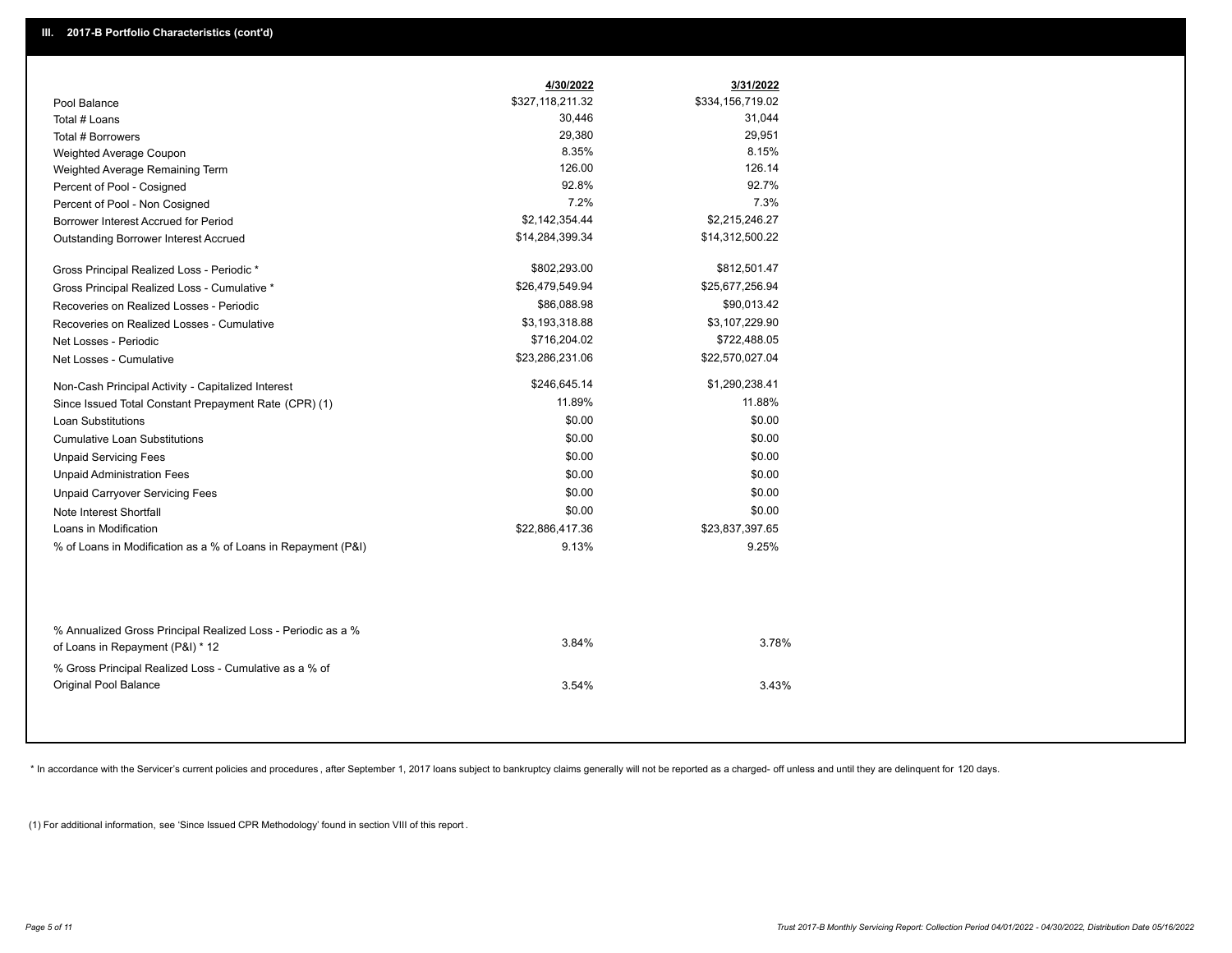#### **Loan Program**  A

|                                    | Weighted<br>Average | # LOANS | <b>\$ AMOUNT</b> | $%$ *    |
|------------------------------------|---------------------|---------|------------------|----------|
| - Smart Option Interest-Only Loans | 7.36%               | 6,425   | \$46,922,845.85  | 14.344%  |
| - Smart Option Fixed Pay Loans     | 8.33%               | 7,367   | \$96,699,495.54  | 29.561%  |
| - Smart Option Deferred Loans      | 8.61%               | 16.654  | \$183,495,869.93 | 56.095%  |
| - Other Loan Programs              | $0.00\%$            | 0       | \$0.00           | 0.000%   |
| <b>Total</b>                       | 8.35%               | 30,446  | \$327,118,211.32 | 100.000% |

\* Percentages may not total 100% due to rounding

B

C

**Index Type**

|                       | Weighted<br>Average | # LOANS | <b>\$ AMOUNT</b> | $%$ *     |
|-----------------------|---------------------|---------|------------------|-----------|
| - Fixed Rate Loans    | 8.20%               | 6,326   | \$77,674,254.28  | 23.745%   |
| - LIBOR Indexed Loans | 8.39%               | 24,120  | \$249,443,957.04 | 76.255%   |
| - Other Index Rates   | $0.00\%$            |         | \$0.00           | $0.000\%$ |
| <b>Total</b>          | 8.35%               | 30,446  | \$327,118,211.32 | 100.000%  |

\* Percentages may not total 100% due to rounding

## **Weighted Average Recent FICO**

| 2,011<br>1,868<br>3,131<br>6,277 | \$22,949,678.32<br>\$20,766,262.56<br>\$35,069,120.50 | 7.016%<br>6.348%<br>10.721% |
|----------------------------------|-------------------------------------------------------|-----------------------------|
|                                  |                                                       |                             |
|                                  |                                                       |                             |
|                                  |                                                       |                             |
|                                  | \$71,387,393.74                                       | 21.823%                     |
| 17,158                           | \$176,944,954.80                                      | 54.092%                     |
|                                  | \$801.40                                              | 0.000%                      |
| 30,446                           | \$327,118,211.32                                      | 100.000%                    |
|                                  |                                                       |                             |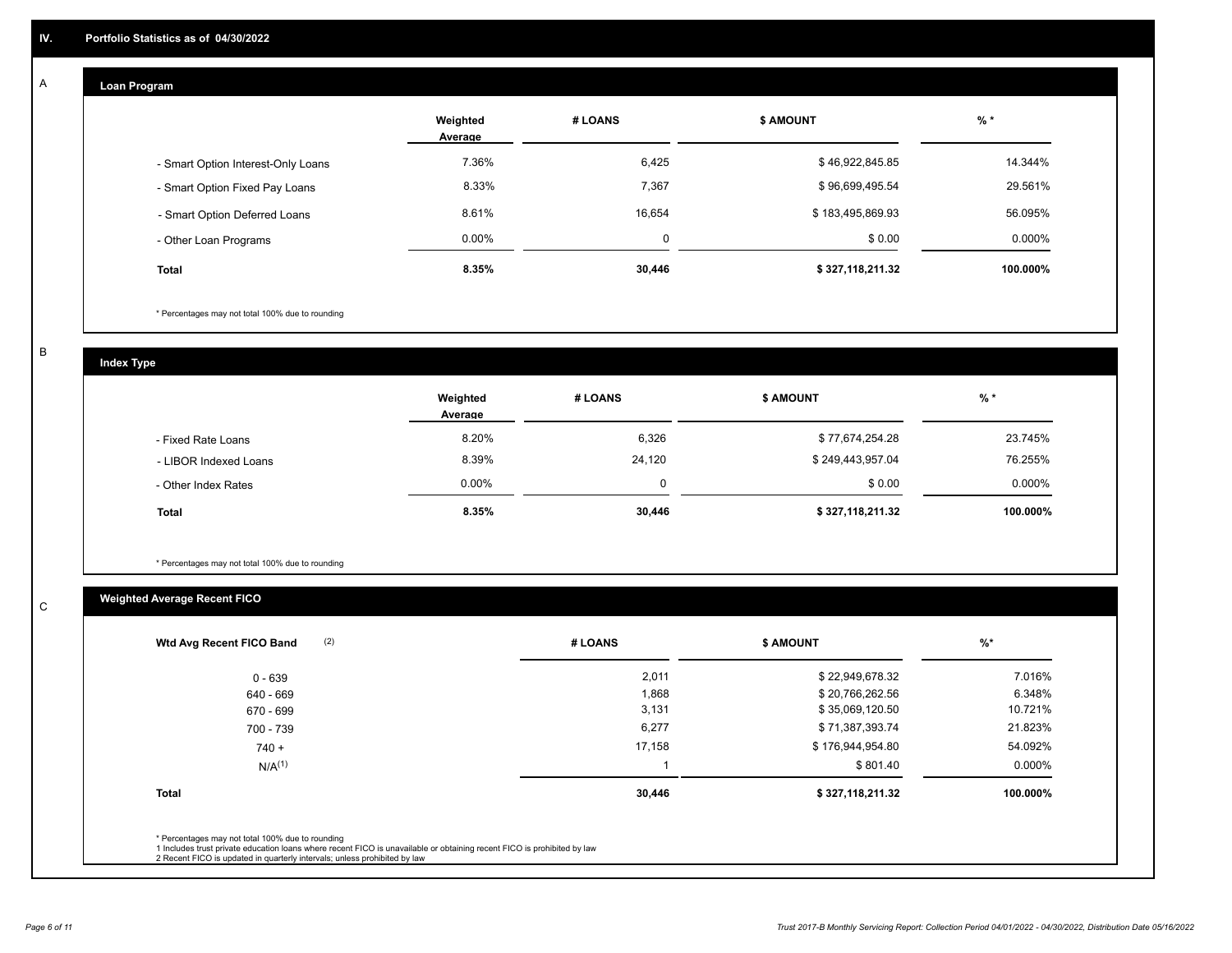| Α. | <b>Reserve Account</b>                                                               |                  |  |
|----|--------------------------------------------------------------------------------------|------------------|--|
|    | Specified Reserve Account Balance                                                    | \$1,891,480.00   |  |
|    | Actual Reserve Account Balance                                                       | \$1,891,480.00   |  |
| В. | <b>Principal Distribution Amount</b>                                                 |                  |  |
|    | Class A Notes Outstanding<br>i.                                                      | \$183,909,703.31 |  |
|    | Pool Balance<br>ii.                                                                  | \$327,118,211.32 |  |
|    | First Priority Principal Distribution Amount (i - ii)<br>iii.                        | \$0.00           |  |
|    | Class A and B Notes Outstanding<br>iv.                                               | \$233,909,703.31 |  |
|    | First Priority Principal Distribution Amount<br>۷.                                   | \$0.00           |  |
|    | Pool Balance<br>vi.                                                                  | \$327,118,211.32 |  |
|    | Specified Overcollateralization Amount<br>vii.                                       | \$98,135,463.40  |  |
|    | Regular Principal Distribution Amount (if (iv > 0, (iv - v) - (vi - vii))<br>viii.   | \$4,926,955.39   |  |
|    | Pool Balance<br>ix.                                                                  | \$327,118,211.32 |  |
|    | 10% of Initial Pool Balance<br>х.                                                    | \$74,820,443.74  |  |
|    | First Priority Principal Distribution Amount<br>xi.                                  | \$0.00           |  |
|    | Regular Principal Distribution Amount<br>xii.                                        | \$4,926,955.39   |  |
|    | Available Funds (after payment of waterfall items A through I)<br>xiii.              | \$2,846,725.38   |  |
|    | xiv. Additional Principal Distribution Amount (if(vi <= x,min(xiii, vi - xi - xii))) | \$0.00           |  |
| C. | R-2 Certificate                                                                      |                  |  |
|    | <b>Previous Notional Balance</b>                                                     | \$45,942,940.00  |  |
|    | Shortfall of Principal                                                               | \$0.00           |  |
|    | Shortfall of Interest                                                                | \$0.00           |  |
|    | <b>Current Notional Balance</b>                                                      | \$45,942,940.00  |  |
|    | Excess Distribution Allocated (1)                                                    | \$796,784.21     |  |
| D. | R-3 Certificate                                                                      |                  |  |
|    | <b>Previous Notional Balance</b>                                                     | \$12,152,339.06  |  |
|    | Remaining Principal Collections (2)                                                  | \$0.00           |  |
|    | <b>Current Notional Balance</b>                                                      | \$11,350,046.06  |  |

amount will be zero<br>2. Payments will be made after the principal balance of each class of notes has been reduced to zero and the pool balance is less than or equal to the principal balance of the R-3 **Certificate**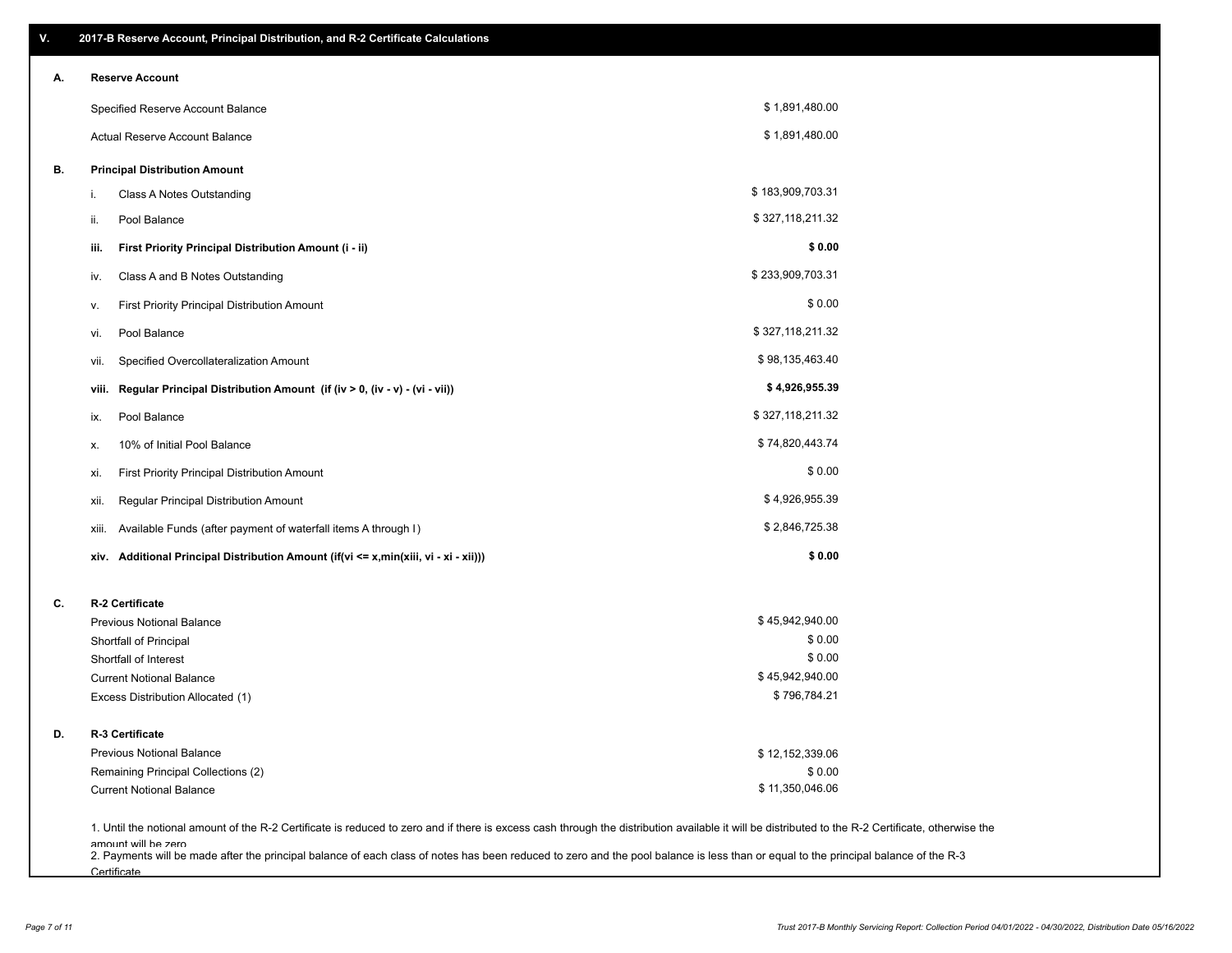|                                                         | Paid           | <b>Funds Balance</b> |
|---------------------------------------------------------|----------------|----------------------|
| <b>Total Available Funds</b>                            |                | \$8,500,961.48       |
| <b>Trustee Fees</b><br>A                                | \$0.00         | \$8,500,961.48       |
| <b>Servicing Fees</b><br>B                              | \$215,392.88   | \$8,285,568.60       |
| C<br>i. Administration Fees                             | \$8,333.00     | \$8,277,235.60       |
| ii. Unreimbursed Administrator Advances plus any Unpaid | \$0.00         | \$8,277,235.60       |
| Class A Noteholders Interest Distribution Amount<br>D   | \$357,721.50   | \$7,919,514.10       |
| Е<br>First Priority Principal Payment                   | \$0.00         | \$7,919,514.10       |
| F.<br>Class B Noteholders Interest Distribution Amount  | \$145,833.33   | \$7,773,680.77       |
| G<br><b>Reinstatement Reserve Account</b>               | \$0.00         | \$7,773,680.77       |
| H<br>Regular Principal Distribution                     | \$4,926,955.39 | \$2,846,725.38       |
| <b>Carryover Servicing Fees</b>                         | \$0.00         | \$2,846,725.38       |
| Additional Principal Distribution Amount<br>J           | \$0.00         | \$2,846,725.38       |
| Κ<br>Unpaid Expenses of Trustee                         | \$0.00         | \$2,846,725.38       |
| Unpaid Expenses of Administrator<br>L                   | \$0.00         | \$2,846,725.38       |
| M<br>i. Remaining Funds to the R-1 Certificateholder(s) | \$2,049,941.17 | \$796,784.21         |
| ii. Remaining Funds to the R-2 Certificateholder(s)     | \$796,784.21   | \$0.00               |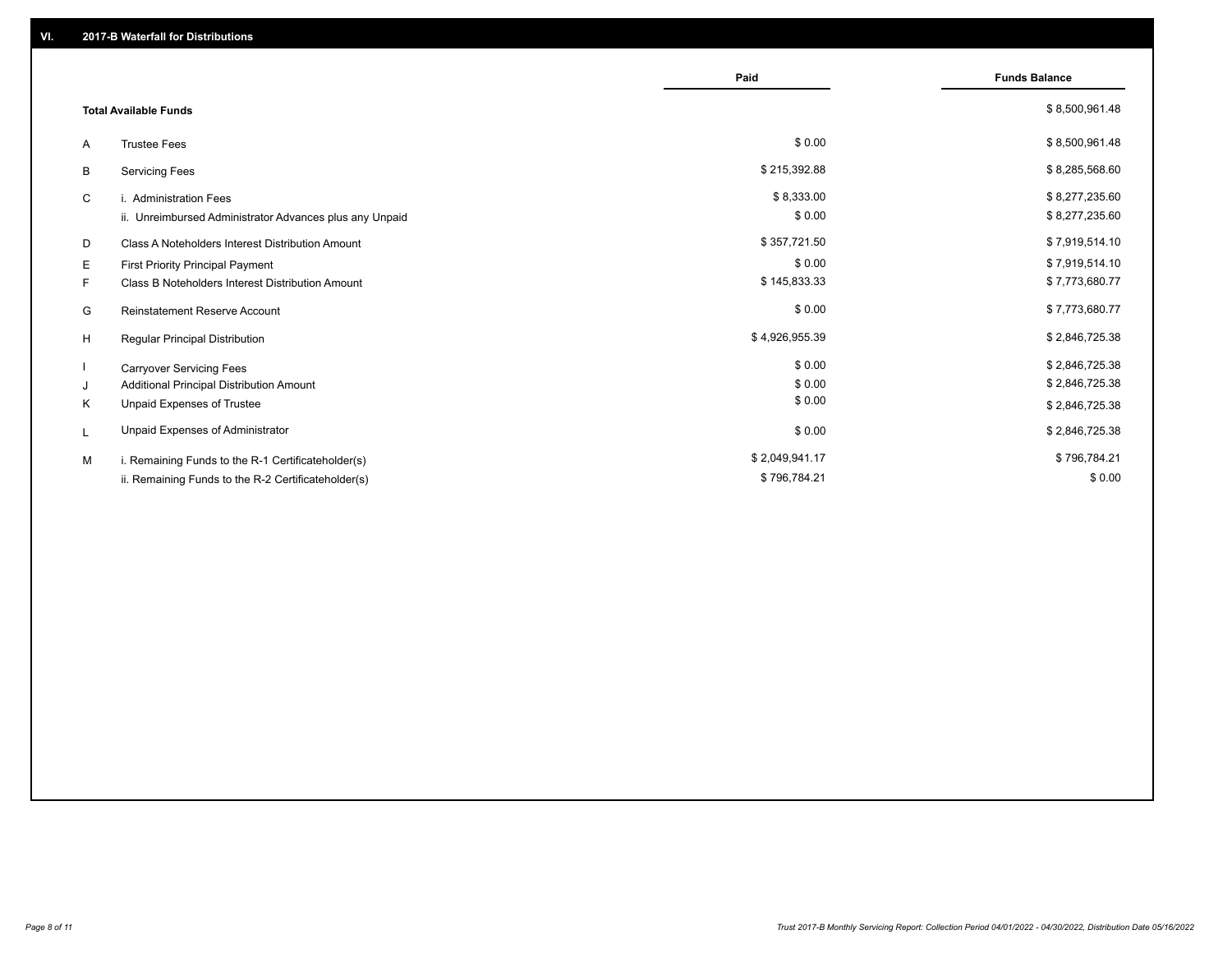| <b>Distribution Amounts</b>                                |                         |                         |                         |
|------------------------------------------------------------|-------------------------|-------------------------|-------------------------|
|                                                            | A <sub>2</sub> A        | A <sub>2</sub> B        | в                       |
| Cusip/Isin                                                 | 83189DAB6               | 83189DAC4               | 83189DAD2               |
| <b>Beginning Balance</b>                                   | \$123,219,501.22        | \$60,690,202.09         | \$50,000,000.00         |
| Index                                                      | <b>FIXED</b>            | <b>LIBOR</b>            | <b>FIXED</b>            |
| Spread/Fixed Rate                                          | 2.82%                   | 0.75%                   | 3.50%                   |
| Record Date (Days Prior to Distribution)                   | 1 NEW YORK BUSINESS DAY | 1 NEW YORK BUSINESS DAY | 1 NEW YORK BUSINESS DAY |
| <b>Accrual Period Begin</b>                                | 4/15/2022               | 4/15/2022               | 4/15/2022               |
| <b>Accrual Period End</b>                                  | 5/15/2022               | 5/16/2022               | 5/15/2022               |
| Daycount Fraction                                          | 0.08333333              | 0.08611111              | 0.08333333              |
| Interest Rate*                                             | 2.82000%                | 1.30414%                | 3.50000%                |
| <b>Accrued Interest Factor</b>                             | 0.002350000             | 0.001123009             | 0.002916667             |
| <b>Current Interest Due</b>                                | \$289,565.83            | \$68,155.67             | \$145,833.33            |
| Interest Shortfall from Prior Period Plus Accrued Interest | $\mathsf{\$}$ -         | $$ -$                   | $$ -$                   |
| <b>Total Interest Due</b>                                  | \$289,565.83            | \$68,155.67             | \$145,833.33            |
| <b>Interest Paid</b>                                       | \$289,565.83            | \$68,155.67             | \$145,833.33            |
| <b>Interest Shortfall</b>                                  | $\mathsf{\$}$ -         | \$-                     | $$ -$                   |
| <b>Principal Paid</b>                                      | \$3,301,060.11          | \$1,625,895.28          | $$ -$                   |
| <b>Ending Principal Balance</b>                            | \$119,918,441.11        | \$59,064,306.81         | \$50,000,000.00         |
| Paydown Factor                                             | 0.012317388             | 0.012317388             | 0.000000000             |
| <b>Ending Balance Factor</b>                               | 0.447456870             | 0.447456870             | 1.000000000             |

\* Pay rates for Current Distribution. For the interest rates applicable to the next distribution date, please see https://www.salliemae.com/about/investors/data/SMBabrate.txt.

**VII. 2017-B Distributions**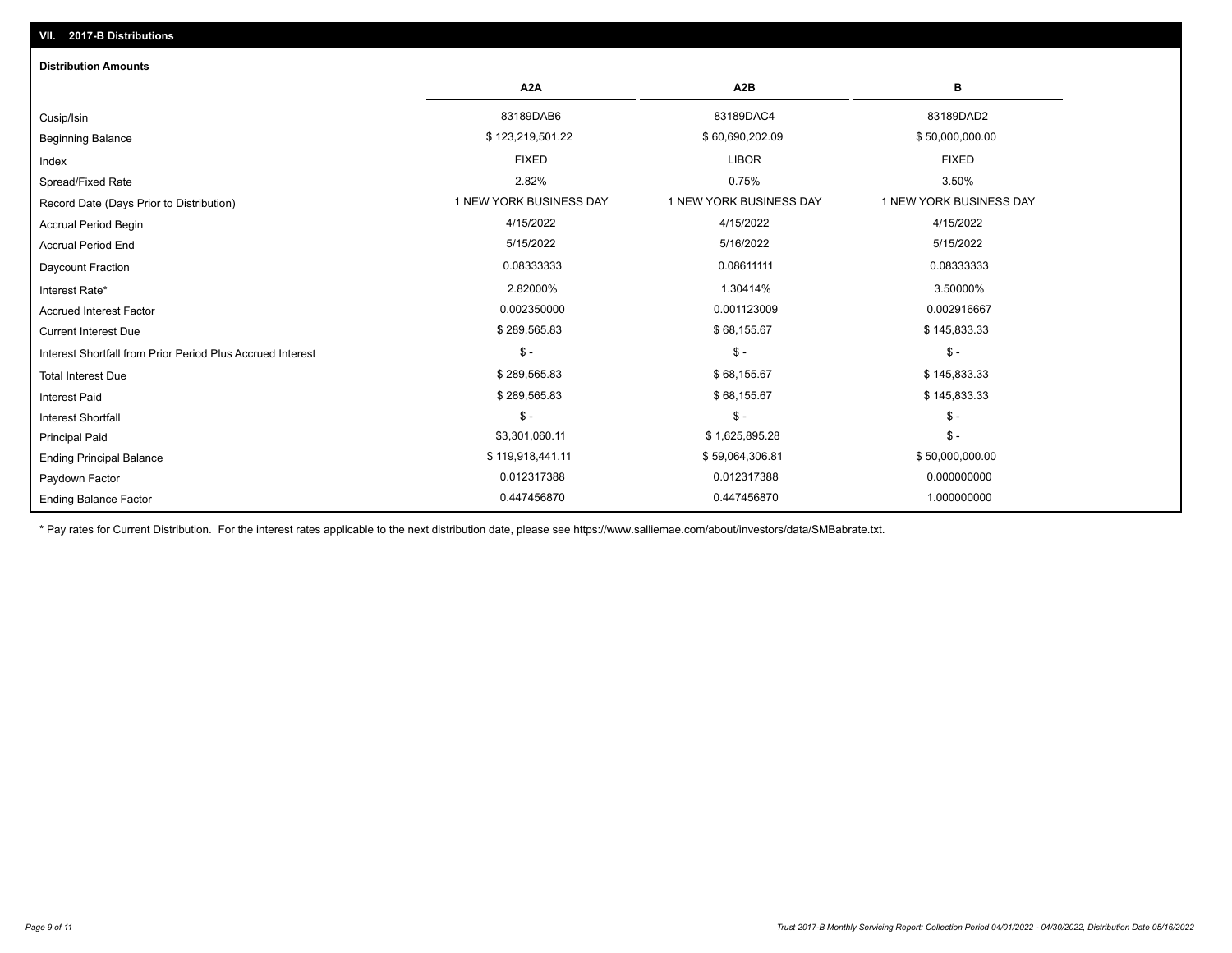## **Since Issued Total CPR**

$$
\text{total cPR} = 1 - \left(\frac{APB}{PPB}\right)^{\left(\frac{12}{MSC}\right)}
$$

APB = Actual period-end Pool Balance PPB = Projected period-end Pool Balance assuming no prepayments and no defaults Pool Balance = Sum(Principal Balance + Interest Accrued to Capitalize Balance) MSC = Months Since Cut-Off

I J Ι

## **Since-Issued Total Constant Prepayment Rate (CPR)**

Since-Issued Total CPR measures prepayments, both voluntary and involuntary, for a trust student loan pool over the life of a transaction. For each trust distribution, the actual month-end pool balance is compared against a month-end pool balance originally projected at issuance assuming no prepayments and defaults. For purposes of Since- Issued Total CPR calculations, projected period end pool balance assumes in-school status loans have up to a six month grace period before moving to repayment, grace status loans remain in grace status until their status end date and then to move to full principal and interest repayment, loans subject to interim interest or fixed payments during their in-school and grace period continue paying interim interest or fixed payments until full